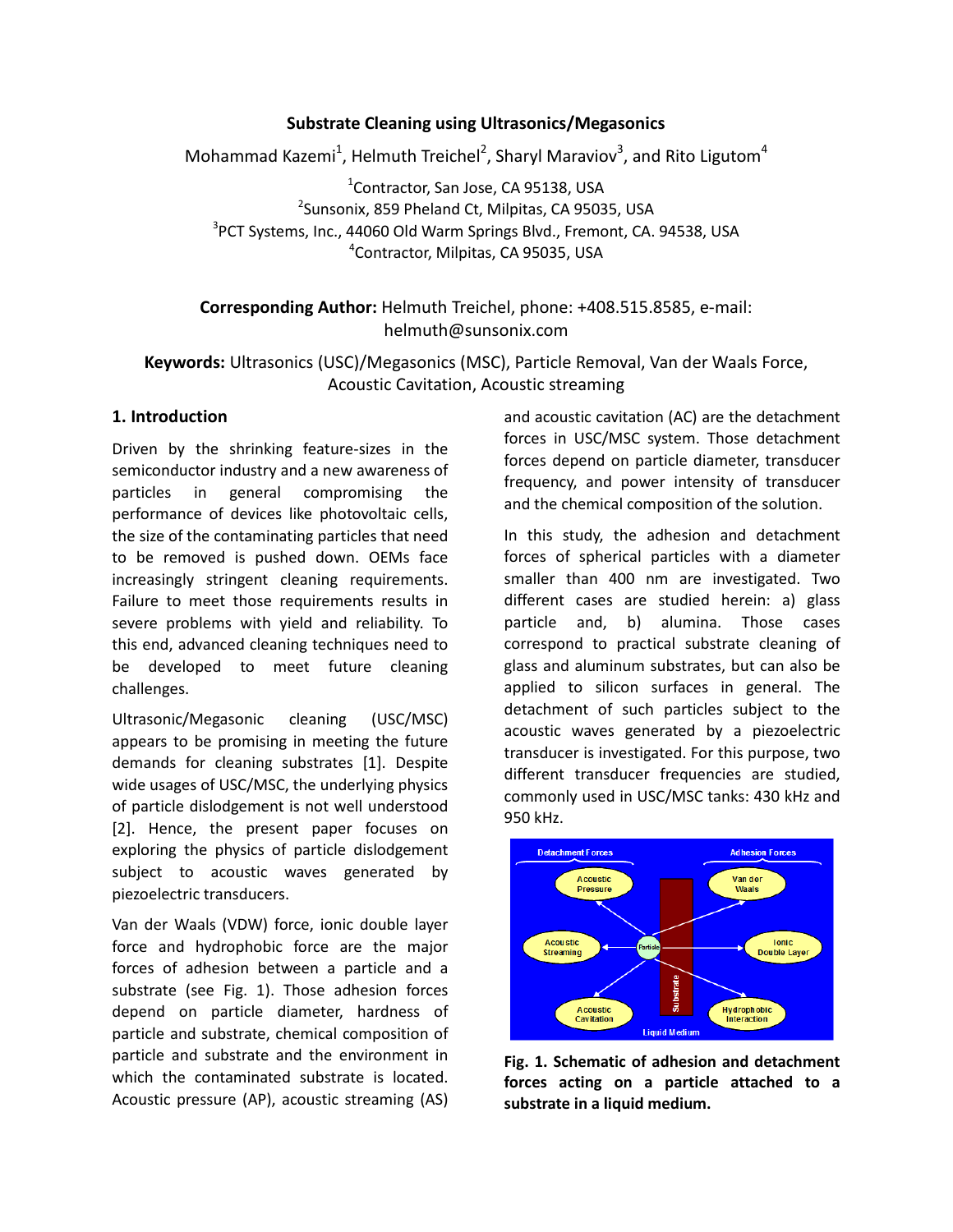#### **2. Particle Dislodgement Methods**

A particle attached to a substrate can be dislodged if the detachment forces overcome the adhesion forces. With reference to Fig. 2, there are three methods through which a particle can be dislodged [3]:

- Rolling dislodgment
- Sliding dislodgment
- Lift-off dislodgment

Rolling dislodgment occurs when the detachment force creates a moment that exceeds the moment generated by the adhesion force. Under this circumstance, the particle rolls off and is detached from the substrate. The minimum detachment force required for rolling dislodgement can be calculated as follows:

$$
F_{_{Det}} \times (d/2 - b) \ge F_{_{Adh}} \times a \tag{1}
$$

In this equation,  $F_{Det}$  and  $F_{Adh}$  are the resultant detachment and adhesion forces, respectively; *d* represents the particle diameter; *a* stands for the radius of contact and *b* is the particle penetration depth.



## **Fig. 2. Diagram of equivalent adhesion and detachment forces acting on a spherical particle that is attached to a substrate.**

Sliding dislodgment occurs when the detachment force exceeds the coulomb friction force that is caused by the adhesion force. The minimum detachment force required for sliding dislodgement can be calculated as follows:

$$
F_{Det} \ge \mu \ F_{Adh} \tag{2}
$$

In this equation,  $\mu$  stands for the coulomb friction coefficient. The lift-off dislodgement occurs when the detachment force exceeds the adhesion force causing the particle to be directly pulled away from the substrate surface. The minimum detachment force required for lift-off dislodgement can be calculated as follows:

$$
F_{Det} \ge F_{Adh} \tag{3}
$$

Among these dislodgment methods, rolling dislodgement is the most likely mechanism of dislodgement as it requires the lowest level of detachment force.

### **3. Adhesion Forces**

There are three major types of the adhesion forces that a particle may experience in a liquid medium:

- Van der Waals (VDW) force
- Ionic double layer force
- Hydrophobic force

Van der Waals force is a short-range force that decays rapidly as the separation distance between the particle and substrate increases [4]:

$$
F_{VDW} = \frac{A_{132}d}{12 z_0^2} \tag{4}
$$

In this equation, *A132* stands for the Hamaker constant between the particle (1) and substrate (2) in the medium (3) and  $z_0$  represents the separation distance between the particle and substrate and is typically set to 0.4 nm for smooth surfaces. Table 1 summarizes the values of Hamaker between an alumina particle on an alumina substrate and a glass particle on a glass substrate in both air and water media. Inspection of data shown in table 1 reveals that: a) Hamaker constant in water is less than that in air; and, b) Hamaker constant for alumina-onalumina is larger than that for glass-on-glass.

|  |                    | in Air    | in Water  |
|--|--------------------|-----------|-----------|
|  | Alumina-on-Alumina | 1.400E-19 | 2.703E-20 |
|  | Glass-on-Glass     | 3.400E-20 | 6.437E-22 |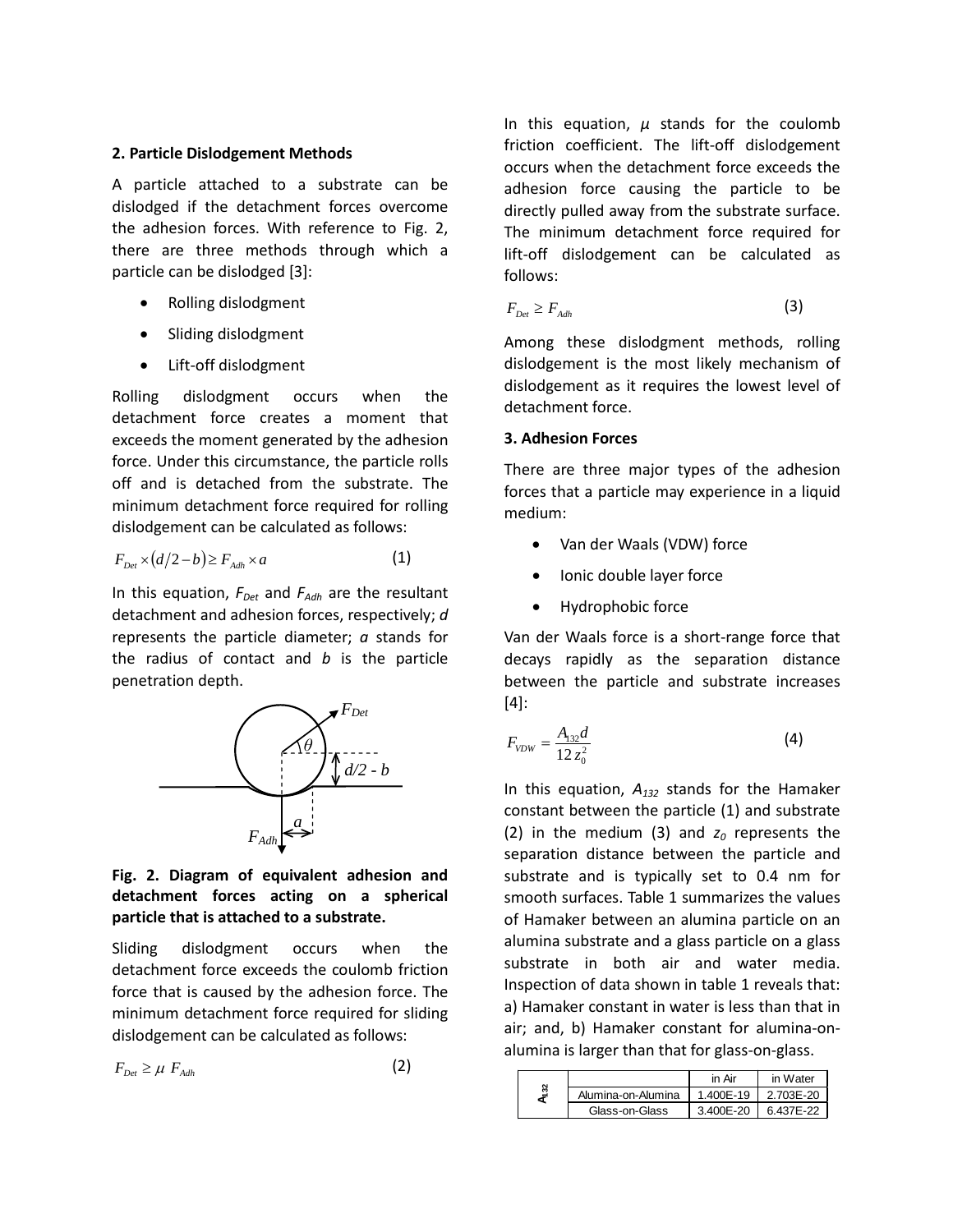**Table 1. Hamaker constants for e.g. aluminaon-alumina and e.g., glass-on-glass in both air and water media.**

The VDW force between a particle and a substrate causes the deformation at the interface. The deformation increases the area of contact and consequently the VDW force which can be evaluated using the following equation [4]:

$$
F_{VDW} = \frac{A_{132}d}{12 z_0^2} \left[ 1 + \frac{2a^2}{d z_0} \right]
$$
 (5)

The radius of contact can be calculated using the JKR theory [5]:

$$
a = \left[\frac{3\pi W_A d^2}{8E_{comp}}\right]^{1/3}
$$
 (6)

Where *WA* represents the work of adhesion for an undeformed interface and  $E_{Comp}$  stands for the composite Young's modulus of elasticity at the interface. Work of adhesion and composite Young's modulus of elasticity can be calculated as follows [3,5,6]:

$$
W_A = \frac{A_{132}}{12 \pi z_0^2} \tag{7}
$$

$$
E_{Comp} = \frac{4}{3} \left[ \frac{1 - \gamma_p^2}{E_p} + \frac{1 - \gamma_s^2}{E_s} \right]^{-1}
$$
 (8)

In this equation,  $E_P$ ,  $E_S$ ,  $γ_P$  and  $γ_S$  represent the Young's modulus of elasticity and Poisson ratio of the particle and substrate, respectively.

Figure 3 shows plots of VDW force for the cases of glass-on-glass and alumina-on-alumina, both in water medium. As can be seen, the VDW force for alumina-on-alumina is larger than that for glass-on-glass which purely originates from the difference in Hamaker constants (see Table 1). It should be mentioned that the increment in the VDW force due to the deformation at the interface is less than 8% for alumina-on-alumina and less than 1% for glass-on-glass (for  $d \leq 400$ nm).



**Fig. 3. Plot of VDW force versus particle in water medium.** 

Ionic double layer (IDL) is a structure that appears near the outer surface of an object when it is placed in a liquid and consists of two parallel layers of ions (see Fig. 4). The first layer is the surface charge (either positive or negative) and the other layer is in the fluid, and electrically screens the first layer. The zeta potential (also known as electrokinetic potential) is used for characterizing of IDL charge. Zeta potential is the potential measured at the slipping plane as shown in Fig. 4. The zeta potential indicates the degree of repulsion/attraction between similarly/oppositely charged objects that are adjacent to each other.

The Zeta potential is a function of the solution pH and the material composition of the particle/substrate (see Fig. 5). Interaction force between a particle and substrate can be attractive or repulsive depending on the zeta potential of particle and substrate. If the particle and the substrate have the same chemical composition, their zeta potentials would be the same regardless of the solution pH. The IDL force is repulsive therefore it does not pose a challenge for particle dislodgement.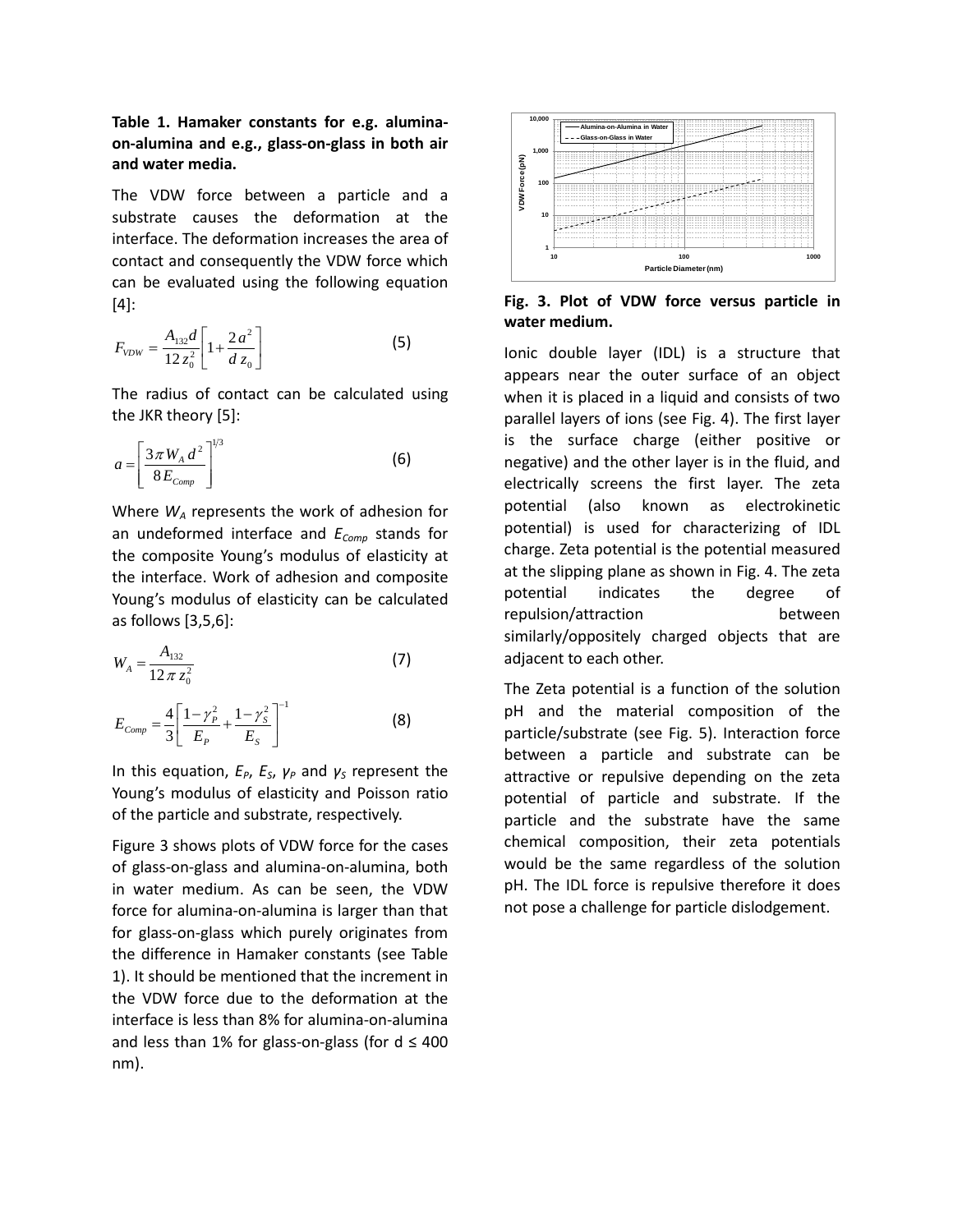

**Fig. 4. Schematic of the electric potential variation in a liquid medium in the proximity of a solid object.**



**Fig. 5. Plot of zeta potential of alumina and silica as function of solution pH [7].**

A particle attached to a substrate in a liquid medium may experience an additional adhesion force if the interface between the particle and substrate is hydrophobic. The hydrophobicity of the interface depends on the average contact angle of the interface as calculated below [8-9]:

$$
\cos(\theta_{\text{avg}}) = (\cos(\theta_P) + \cos(\theta_S))/2 \tag{9}
$$

In this equation, *θ<sup>P</sup>* and *θ<sup>S</sup>* represent the contact angle of the particle and substrate, respectively. If the average contact angle (*θavg*) is larger than 90 degrees, then the interface is hydrophobic and the hydrophobic adhesion force can be calculated using the expression below [9]:

$$
F_H = \frac{K_{132}d}{2 z_0^2} \tag{10}
$$

Where  $K_{132}$  is the hydrophobic force constant between particle (1) and substrate (2) in the medium (3) and can be calculated as [9]:

$$
\log(K_{132}) = -7.0 \times \cos(\theta_{avg}) - 18.0 \tag{11}
$$

For glass and alumina, the contact angles are less than 45 degrees hence the interface between particle and substrate is hydrophilic for glass-on-glass and alumina-on-alumina.

#### **4. Detachment Forces**

A USC/MSC system uses a batch of piezoelectric transducers to generate acoustic waves in a tank that is filled by a liquid solution (DI water and a diluted amount of some chemicals). The frequency of the transducers is typically between 150 kHz and 600 kHz for the USC systems and is larger than 600 kHz for the MSC systems. As can be seen in Fig 6, the piezoelectric transducers generate acoustic waves that propagate in the solution, causing the formation of acoustic streaming. Such flow will create a boundary layer when it passes over a substrate surface. The thickness of the acoustic boundary layer can be evaluated as follows [10-11]:

$$
\delta = \left(\frac{2\,\nu}{2\,\pi\,f}\right)^{1/2} \tag{12}
$$

In this equation, *ν* is the kinematic viscosity of the solution and *f* represents the transducer frequency.



**Fig. 6. Schematic of USC/MSC tank and the physical phenomena induced by the piezoelectric transducers [4].**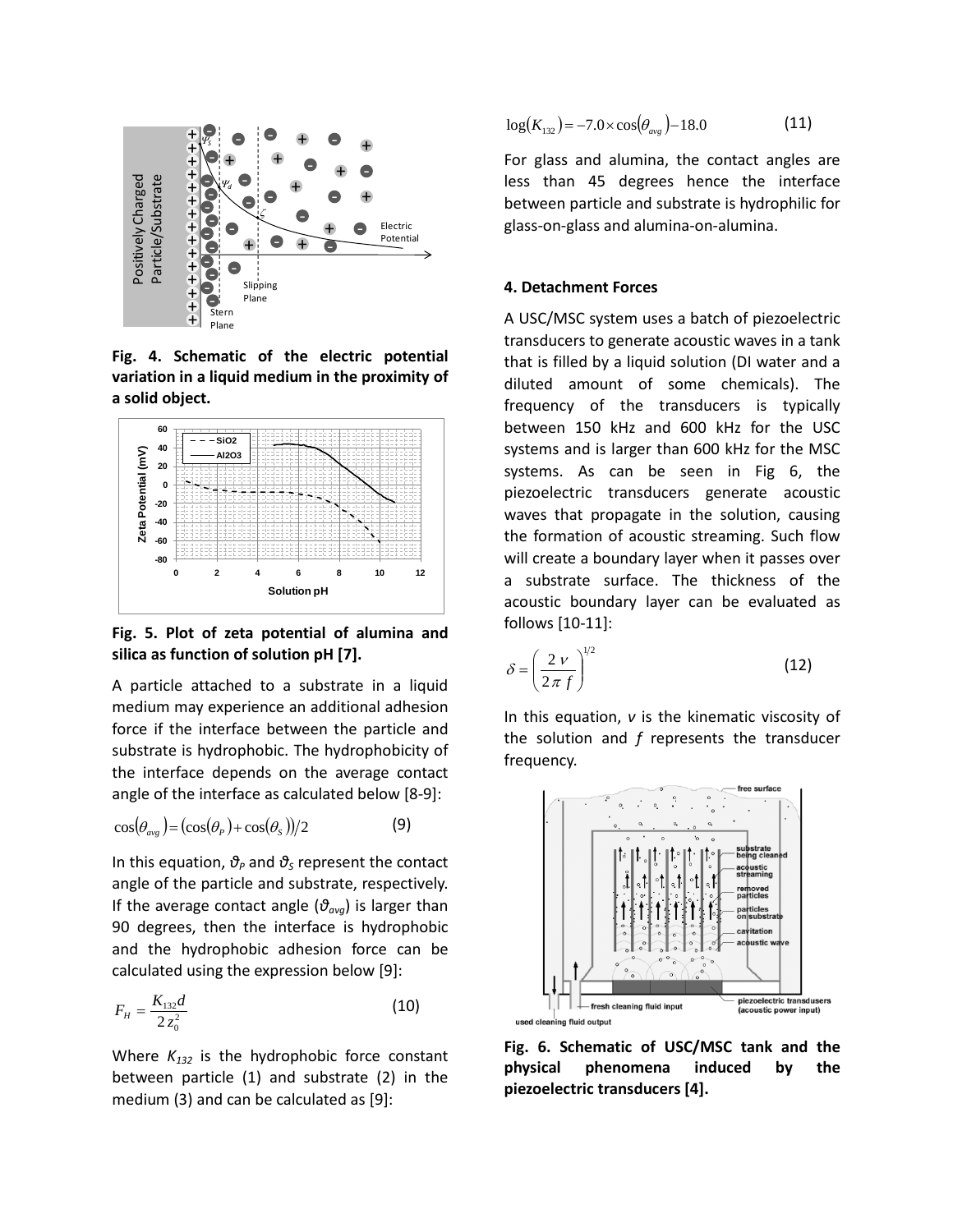Inspection of equation 12 reveals that the thickness of the acoustic boundary layer can be reduced by either lowering the kinematic viscosity of the solution, for instance by increasing temperature, or increasing the transducer frequency. It should be noticed that lower thickness of acoustic boundary layer allows for exposures of particles to larger flow velocity and consequently increases the chances of particle dislodgment. Figure 7 shows the variation of acoustic boundary layer thickness with the transducer frequency. As can be seen, the thickness of the acoustic boundary layer drops from 640 nm to 430 nm (at 50 C) when the transducer frequency is increased from 430 kHz to 950 kHz.



**Fig. 7. Plot of acoustic boundary layer thickness versus transducer frequency for various solution temperatures.**

The present study focuses on particles smaller than 400 nm that are exposed to transducers with frequencies of 430 kHz and 950 kHz ( $δ$  > 400 nm). Therefore, the particle will be within the acoustic boundary layer and exposed to boundary layer flow as shown in Fig. 8. The velocity profile within the boundary layer can be expressed as follows [10-11]:

$$
u = u_e \cos\left(2\pi f t\right) \left[1 - \exp\left(\frac{-y}{\delta}\right) \cos\left(\frac{-y}{\delta}\right)\right] \tag{13}
$$

In this equation *t* stands time and *ue* represents the velocity magnitude outside of the acoustic boundary layer and can be estimated as follows [12]:

$$
u_e = \left(\frac{2I}{\rho C}\right)^{1/2} \tag{14}
$$

Where *I* stands for the power intensity of transducer; *ρ* represents the solution density and *C* is the speed of the sound in the solution (~ 1475 m/sec).



**Fig. 8. Schematic of the velocity profile within an acoustic boundary layer that a particle experiences. The sketch shows the velocity profile at two instants separated by one-half period [11].**

The aerodynamic drag force  $(F_D)$  and moment (*M*) acting on the particle can be calculated as follows [3-4]:

$$
F_D = 1.7 \times (3 \pi \mu \, dV) \tag{15}
$$

$$
M = 0.370 F_D d \tag{16}
$$

In these equations, *µ* represents the dynamic viscosity of solution and *V* is the flow velocity at the particle center ( $y = d/2$ ), calculated from eq. 13. The total acoustic streaming force can then be calculated as follows:

$$
F_{AS} = F_D + M/(d/2) = 1.74 F_D \tag{17}
$$

Figure 9 shows a plot of acoustic streaming force versus particle diameter. As can be seen, the acoustic streaming force increases when the transducer frequency increases, which is due to the reduction in the acoustic boundary layer thickness.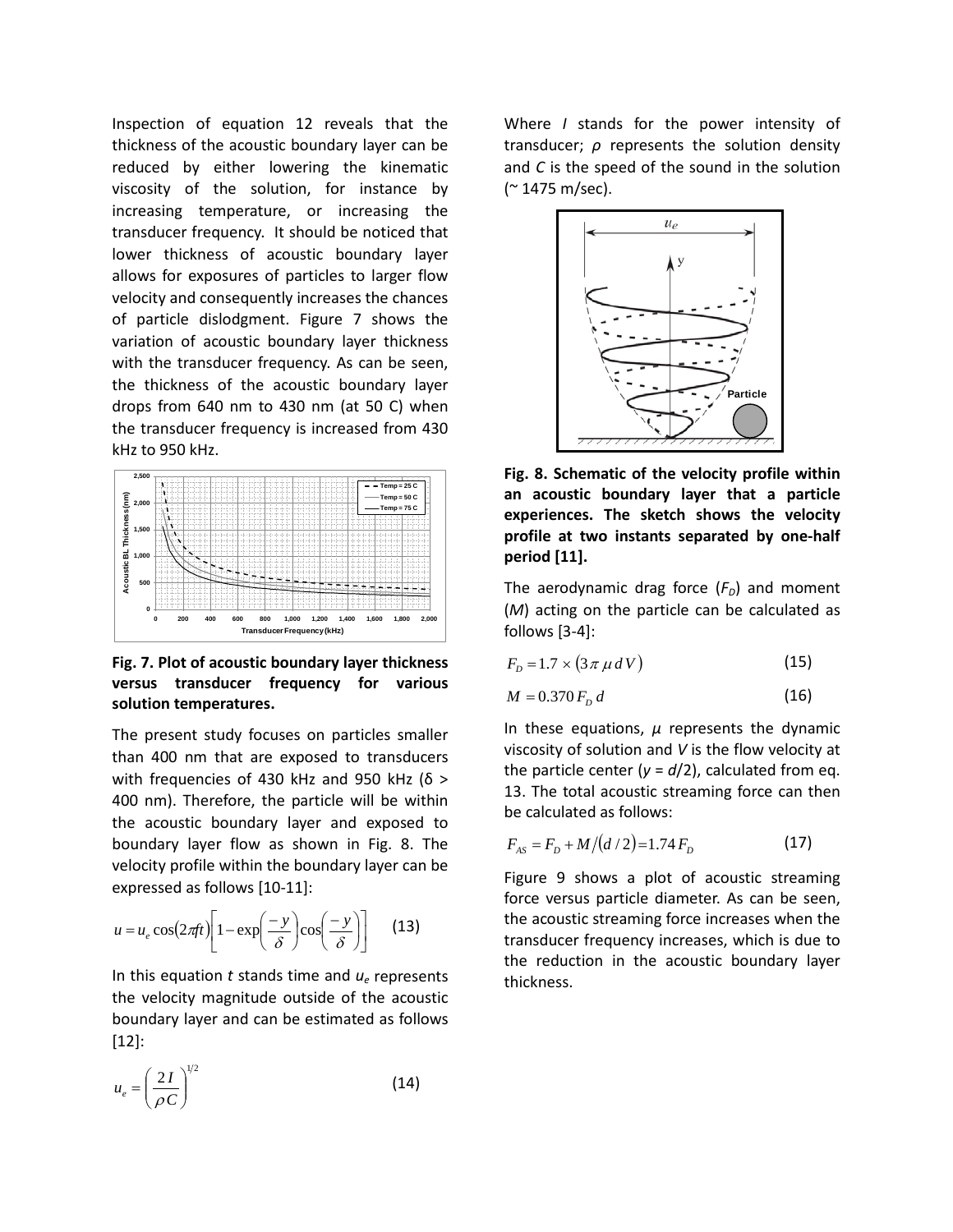

**Fig. 9. Plot of acoustic streaming force versus particle diameter for two different transducers: a) a transducer with** *f* **= 430 kHz,** *I* **= 3.64 W/cm<sup>2</sup> ; and, b) a transducer with** *f* **= 950 kHz,** *I* **= 5.26 W/cm<sup>2</sup> .**

Oscillation of a transducer causes a pressure variation wave that propagates in the solution with the speed of sound. When the pressure variation wave passes over a particle, the particle experiences a force due to the pressure gradient across the particle (see Fig. 10). This force is known as acoustic pressure force and can be calculated by integrating the pressure over the particle surface [13]. Since the wavelength  $(\lambda = C / f)$  is of the order of 1 mm and is much larger than the diameter of a submicron particle, the pressure gradient can be treated as constant across the particle surface [13]:

$$
F_{AP} = \frac{dP}{dx} \times \left(\frac{\pi}{6}d^3\right) \tag{18}
$$

The pressure variation wave is a harmonic wave that can be stated as:

$$
P = P_0 \sin\left(\frac{2\pi x}{\lambda}\right) = P_0 \sin\left(\frac{2\pi fx}{C}\right) \tag{19}
$$

In this equation,  $P_0$  is the amplitude of pressure variation wave and can be described as [12]:

$$
P_0 = \sqrt{2 \rho I C} \tag{20}
$$



**Fig. 10. Schematic of a pressure variation wave induced by an oscillating transducer (top) and the pressure gradient across a particle (bottom) [13].**

By substituting eq. 19 and 20 into eq. 18, one can obtain an expression for the maximum acoustic pressure force that a particle can experience:

$$
F_{AP} = 2\pi f \left(\frac{\pi}{6}d^3\right) \sqrt{\frac{2\rho I}{C}} \tag{21}
$$

Figure 11 illustrates the variation of acoustic pressure versus the particle diameter. Inspection of this figure reveals that acoustic pressure force: a) increases by increasing the particle diameter and transducer frequency; and, b) is more than one order of magnitude smaller than the acoustic streaming force.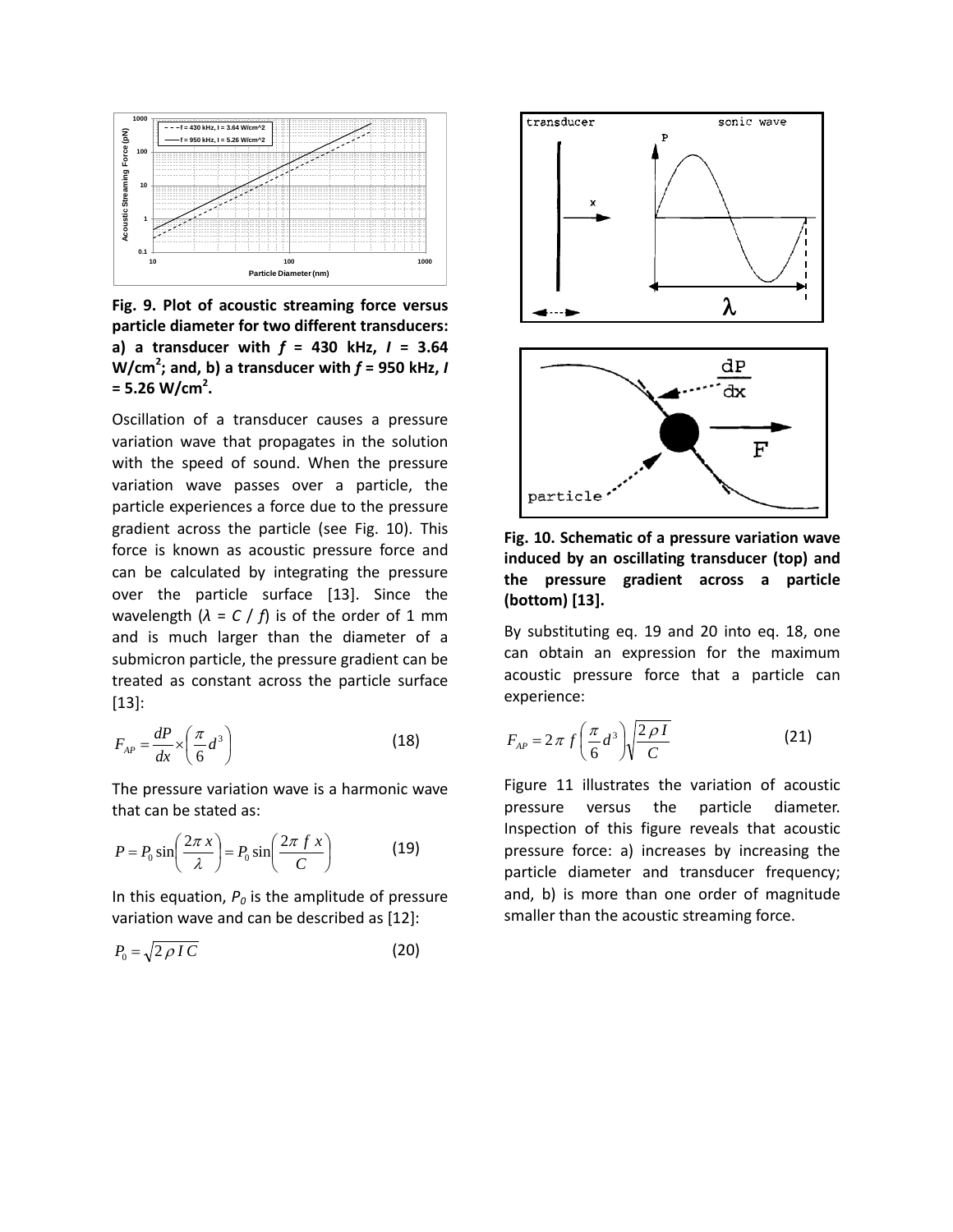

**Fig. 11. Plot of acoustic pressure force versus particle diameter for two different transducers: a) a transducer with** *f* **= 430 kHz,** *I* **= 3.64 W/cm<sup>2</sup> ; and, b) a transducer with** *f* **= 950 kHz,** *I* **= 5.26 W/cm<sup>2</sup> .**

The pressure variation wave causes high and low pressure in the solution as shown in Fig. 10. The low pressure half-cycle can cause expansion of pre-existing bubbles and, potentially, formation of new bubbles. The high pressure half cycle can cause compression or, potentially, implosion of bubbles. To this end, two classes of acoustic cavitations are defined: a) steady cavitation that is a process in which bubbles oscillates in size and shape; and, b) transient cavitation in which bubbles implodes producing a shock wave. In a USC/MSC, the steady cavitation is the desired type of cavitation and will be the focus of the present study.

For a bubble of diameter  $d_B$ , the natural frequency is given by Minnaert formula [14]:

$$
f = \frac{1}{\pi d_B} \left[ \frac{3k}{\rho} \left( P_0 + \frac{4\sigma}{d_B} \right) - \frac{4\sigma}{\rho d_B} \right]^{1/2}
$$
 (22)

In this equation,  $P_0$  (=101.325 kPa) is the atmospheric pressure, *k* is the polytropic gas constant  $(1 \leq k \leq 1.4)$  and  $\sigma$  is the surface tension of the solution. For a given transducer frequency, the active bubbles are the ones that resonate when exposed to ultrasound waves. In other ones, active bubbles are the ones that have a natural frequency equal to the transducer frequency. Figure 12 shows a plot of active bubble diameter. As can be seen, the active bubble size drops from 16  $\mu$ m to 8  $\mu$ m when the transducer frequency increases from 430 kHz to 950 kHz. It should be noticed that those bubbles are more than one order of magnitude larger than the particle sizes studied herein (*d* ≤ 400 nm).



**Fig. 12. Plot of active bubble diameter versus transducer frequency.** 

The detachment force applied on a particle due to radial oscillation of steady bubble (acoustic cavitation force) can be estimated as follows [2]:

$$
F_{AC} \approx \frac{\pi}{6} \rho \omega^2 d^3 d_B \left(\frac{R_B}{r}\right)^5 \tag{23}
$$

In this equation,  $\omega$  (=2 $\pi$  *f*) is the angular frequency;  $R_B$  (=  $d_B$  / 2) is the radius of active bubble corresponding to the transducer frequency *f* and r is the distance between the bubble center and the particle surface, as illustrated in Fig. 13. Inspection of eq. 23 reveals that the acoustic cavitation force declines with the fifth power of distance between bubble center and particle (*r*). Hence, the maximum acoustic cavitation force occurs when the oscillating bubble comes into contact with the particle (i.e.  $R_B/r = 1$ ).



**Fig. 13. Schematic of position of a bubble**  relative to a particle for three different  $R_B$  /  $r$ **values.**

Figure 14 shows the plot of acoustic cavitation versus particle diameter for  $R_B/r = 1$ . As can be seen, acoustic cavitation force increases by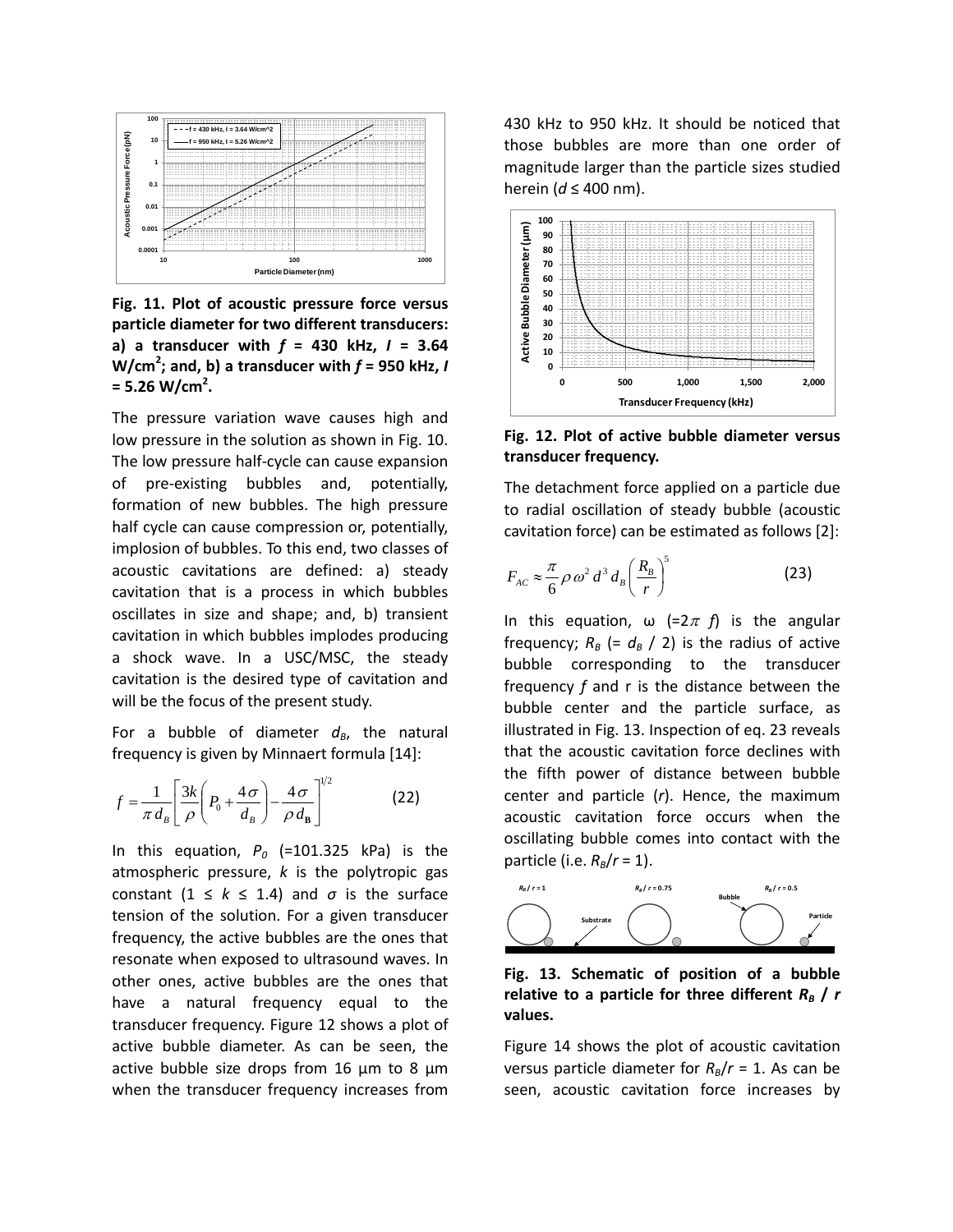increasing the transducer frequency. It can be also observed that the acoustic cavitation force is about two orders of magnitude larger than the acoustic pressure force.



**Fig. 14. Plot of acoustic cavitation force versus particle diameter for two different transducers frequencies: 430 kHz and 950 kHz.**

#### **5. Particle Dislodgement Inspection**

In this section, the detachment of glass/alumina particles from glass/alumina substrates is investigated. As mentioned in section 2, rolling dislodgment is the most likely method of dislodgment for a particle. Hence, a scaling factor is introduced to scale the adhesion force (in this case, the VDW force) as follows:

$$
F_{VDW}^* = F_{VDW} \times \left(\frac{a}{d/2 - b}\right) \tag{24}
$$

Where  $a / (d/2 - b)$  is the scaling factor that originates from eq. 1 and is smaller than 0.05 for both glass and alumina particles (10 nm  $\leq$  d ≤ 400 nm). Rolling dislodgement occurs if the detachment force exceeds the scaled VDW forced expressed in eq. 24.

Figure 15 illustrates plots of detachment forces and the scaled VDW forces versus particle diameter. Inspection of Fig. 15 reveals that: a) for the case of alumina-on-alumina, particles larger than 50 nm can be dislodged; b) for the case of glass-on-glass, particles larger than 10 nm can be dislodged; and, c) the dominant detachment force is acoustic cavitation force for particles larger than 35 nm (for *f* = 950 kHz) and 43 nm (for *f* = 430 kHz).



**Fig. 15. Plot of detachment forces and scaled VDW forces for the cases of alumina-onalumina and glass-on-glass.**

### **6. Conclusions**

The adhesion and detachment of spherical particles with diameter less than 400 nm was investigated for the cases of glass-on-glass and alumina-on-alumina as a substitute for a more general approach. It was found that the VDW force is the dominant force of adhesion that needs to be overcome by detachment forces induced by transducers in a USC/MSC tank. The acoustic pressure force appeared to be much smaller than the acoustic streaming and acoustic cavitation forces. It was also found that the dominant detachment force is acoustic cavitation force for particles larger than 35 nm (for *f* = 950 kHz) and 43 nm (for *f* = 430 kHz).

Inspection of the adhesion and detachment forces revealed that the detachment threshold limit is 50 nm for alumina particles whereas glass particles as small as 10 nm can be successfully dislodged. It should be mentioned that the analysis conducted herein is based on the assumption that the acoustic waves are not blocked by any structure to cause shadowing effect. If shadowing is an obstacle for substrate cleaning then the structures supporting the substrate need to be redesigned to allow for the substrate surface to be uniformly exposed to the acoustic waves.